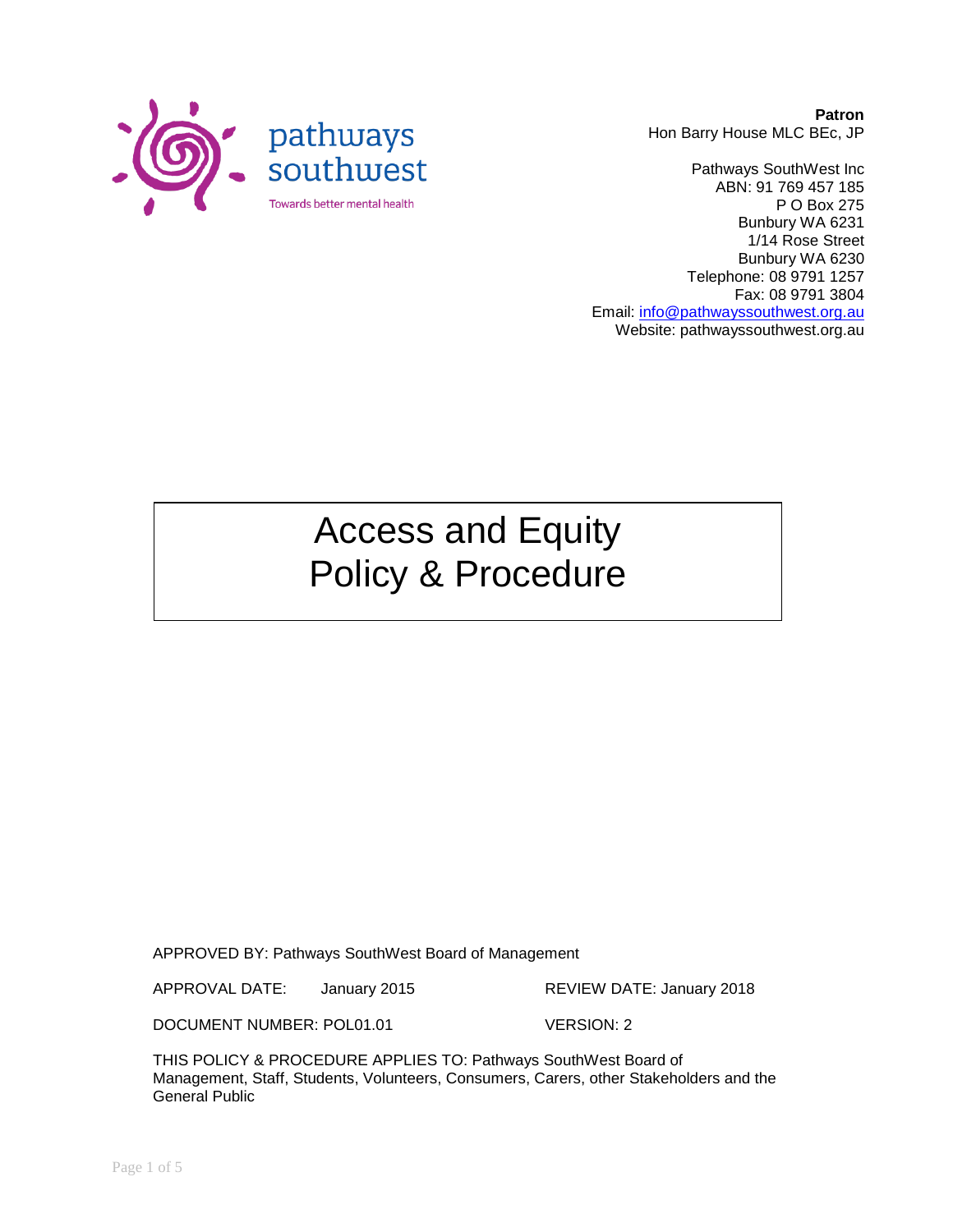# **Access and Equity Policy & Procedure**

#### **Policy**

This policy integrates a set of service delivery principles concerning cultural diversity into the strategic planning, policy development, budget and reporting processes of service delivery, irrespective of whther these services are provided by government agencies, community organisation or commercial enteprises.

Pathways acknowledges that its legal and moral responsibilities cover the areas of:

- o access in the provision of services offered by Pathways
- o access in employment by Pathways
- o access in the provision of information offered by Pathways
- o access to any training and development offered by Pathways
- o access to events hosted by Pathways
- 1. All Pathways staff shall wherever feasible have adequate support and training to provide services and information accessible to all eligible people.
- 2. Pathways will ensure its programs are designed and constructed to provide equal access for all eligible users.
- 3. Pathways, in its role as an employer, will ensure all people have equal access to advertised positions, interviews, equipment, office accommodation, staff training and promotion.
- 4. Pathways shall wherever feasible assess proposals for any new (or substantially revised) policies or programs for their direct impact on the lives of people from a range of cultural and linguistic backgrounds prior to any decision to pursue such proposals.
- 5. Any new (or substantially revised) policies or programs that impact in different ways on the lives of people from different cultural and linguistic backgrounds shall wherever feasible be developed by Pathways in consultation with people from those backgrounds.
- 6. Pathways shall wherever feasible for any new (or substantially revised) policies or program initiatives have a communication strategy developed and sufficiently resourced to inform people from relevant cultural and linguistic backgrounds of these changes.
- 7. Pathways shall provide resources so that publicly available and accessible information on its policies and programs is where necessary communicated appropriately to people from a range of cultural and linguistic backgrounds, and especially to those identified as having a high level of non-compliance.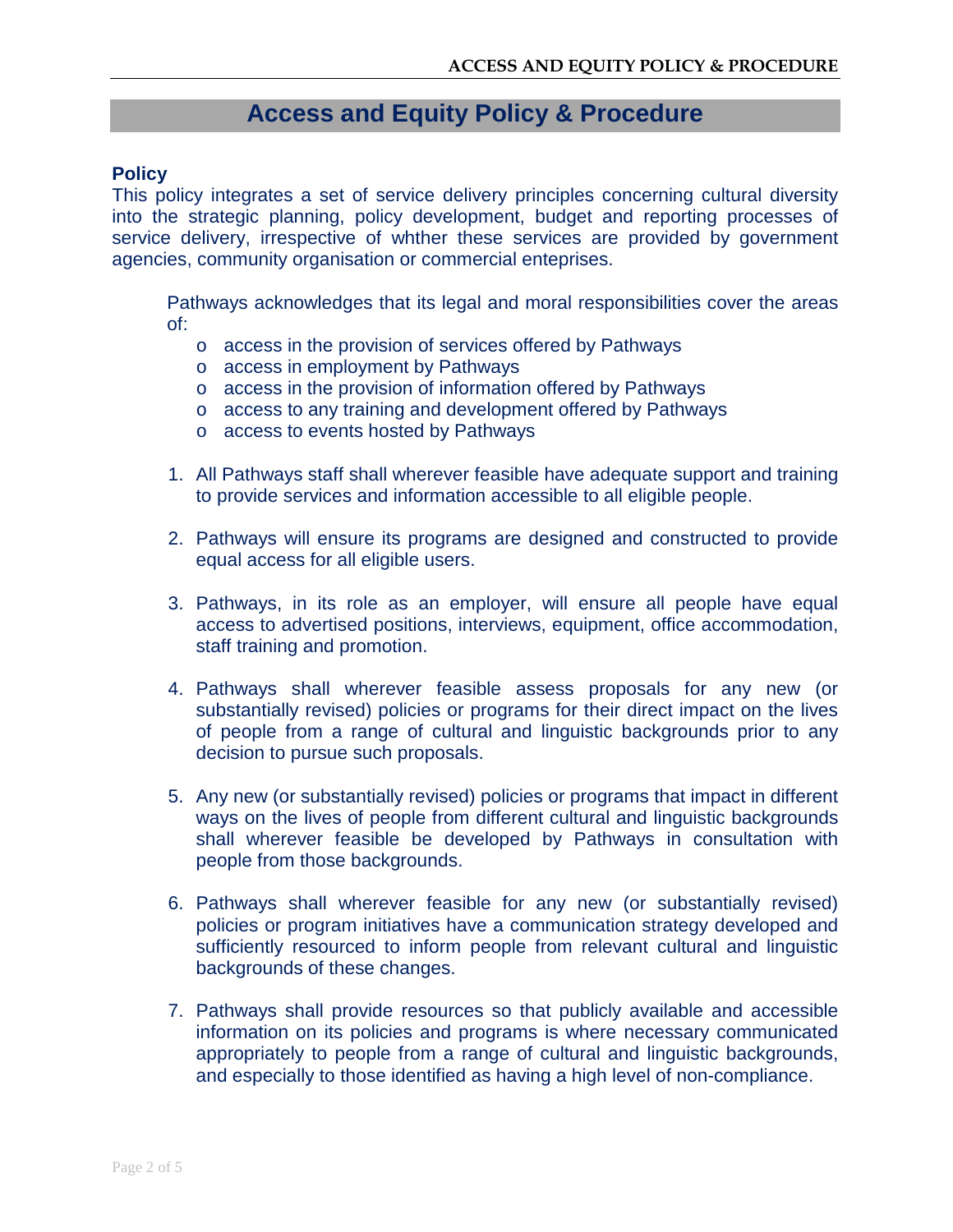- 8. Pathways shall institute complaints mechanisms that enable people (regardless of cultural and linguistic backgrounds) to address issues and raise concerns about its performance.
- 9. Pathways shall require that any agents, contractors, or partners of Pathways deliver outcomes consistent with this policy, and shall in bidding for tenders or contracts budget where appropriate for special provision for linguistic and cultural diversity.

# **Principles**

The principles underlying the Policy, which have been taken into account in the formation of this Policy, are:

- o Access As a service provider, Bunbury Pathways '92 Inc (Pathways) will make services available to everyone who is entitled to them, free of any form of discrimination on the basis of a person's country of birth, language, culture, race or religion.
- o Equity As a service provider, Pathways will develop and deliver services on the basis of fair treatment of all those clients who are eligible to receive them.
- o Communication As a service provider, Pathways will use all necessary strategies to inform eligible clients of the services available, their entitlements, and how they can obtain them. Providers shall also consult with their clients regularly about the adequacy, design and standard of services.
- o Responsiveness As a service provider, Pathways will be sensitive to the needs and requirements of clients from diverse linguistic and cultural backgrounds, and be responsive as far as practicable to the particular circumstances of individuals.
- o Effectiveness As a service provider, Pathways will be focused on meeting the needs of clients from all backgrounds.
- o Efficiency As a service provider, Pathways will optimise the use of available public resources through a user-responsive approach to service delivery that meets the needs of clients.
- o Accountability As a service provider, Pathways will have a reporting mechanism in place which ensures it is accountable for implementing access and equity objectives for its clients.

### **Procedures**

1. Pathways shall where necessary provide for the special needs of clients from diverse cultural and linguistic backgrounds by English or other language assistance through the use of interpreters or facilitators.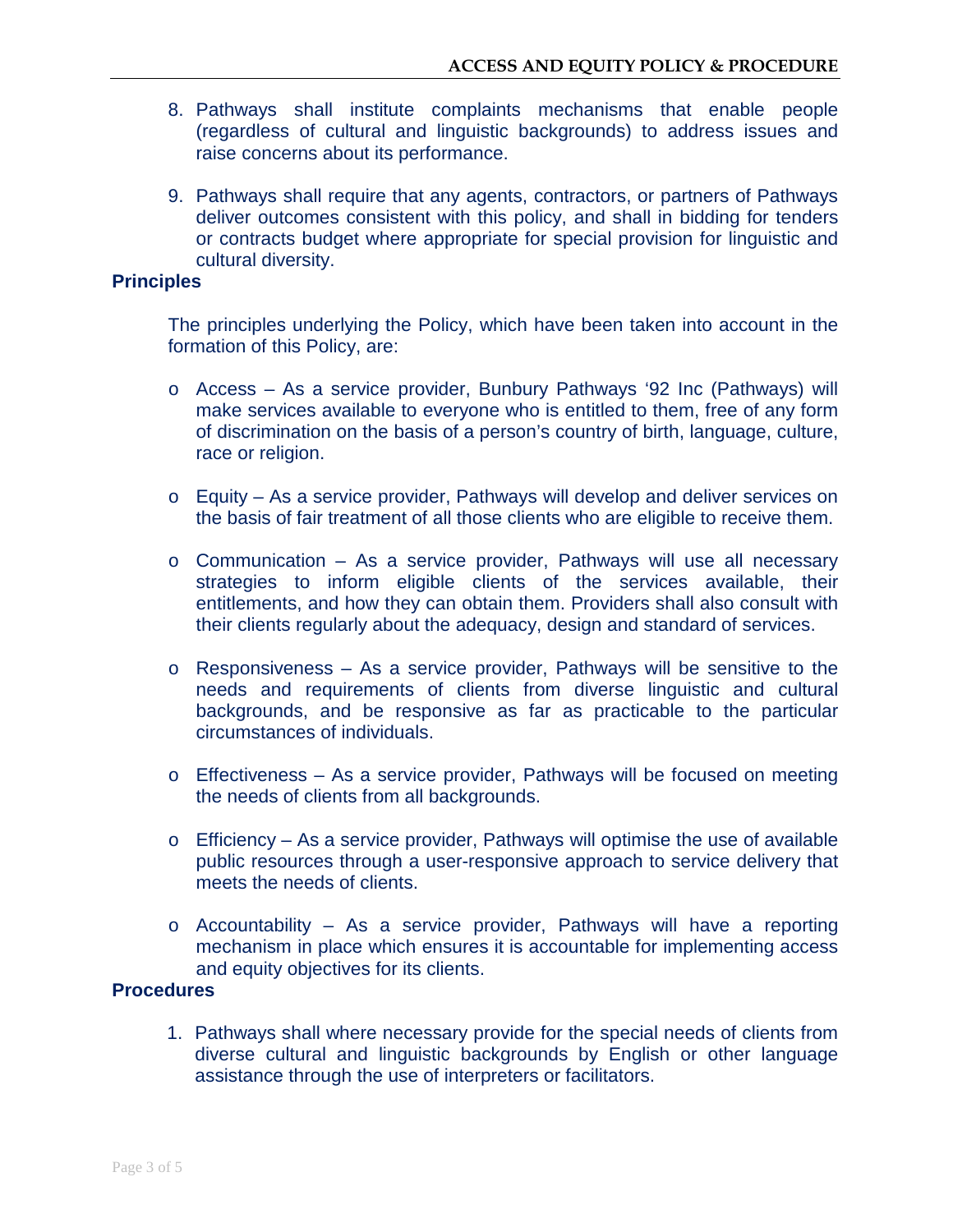- 2. Pathways shall where necessary and feasible provide for the special needs of clients in remote areas through developing outreach and community liaison arrangements.
- 3. Pathways shall incorporate cultural diversity issues in any training programs it provides.
- 4. Pathways staff shall where necessary receive ongoing cultural diversity training so that they develop knowledge and skills to work effectively from a cultural framework.
- 5. Pathways shall where necessary provide information in languages other than English, and through print, electronic media, and disability-appropriate methods of communication.
- 6. Pathways shall where appropriate consult with other providers and government agencies to ensure co-ordination of services appropriate to clients' needs.
- 7. Pathways shall promote diversity in the membership of its boards, committees and working groups.
- 8. Pathways shall in its client data collection record, where appropriate, such data as birthplace; whether a person's first language spoken was English; Aboriginal or Torres Strait Islander background; Australian South Sea Islander background; date of birth; year of arrival in Australia; birthplace of parents; sex; and religion (the collection of data will not always include all these items, as the relevance of these data items will vary depending on the service delivery context).
- 9. Pathways shall protect the privacy of individual clients when collecting this data. Consideration will be given to:
	- o collecting only data essential to the particular service delivery or evaluation purpose;
	- o guaranteeing anonymity; and
	- o ensuring that all data collection proposals are non-intrusive.